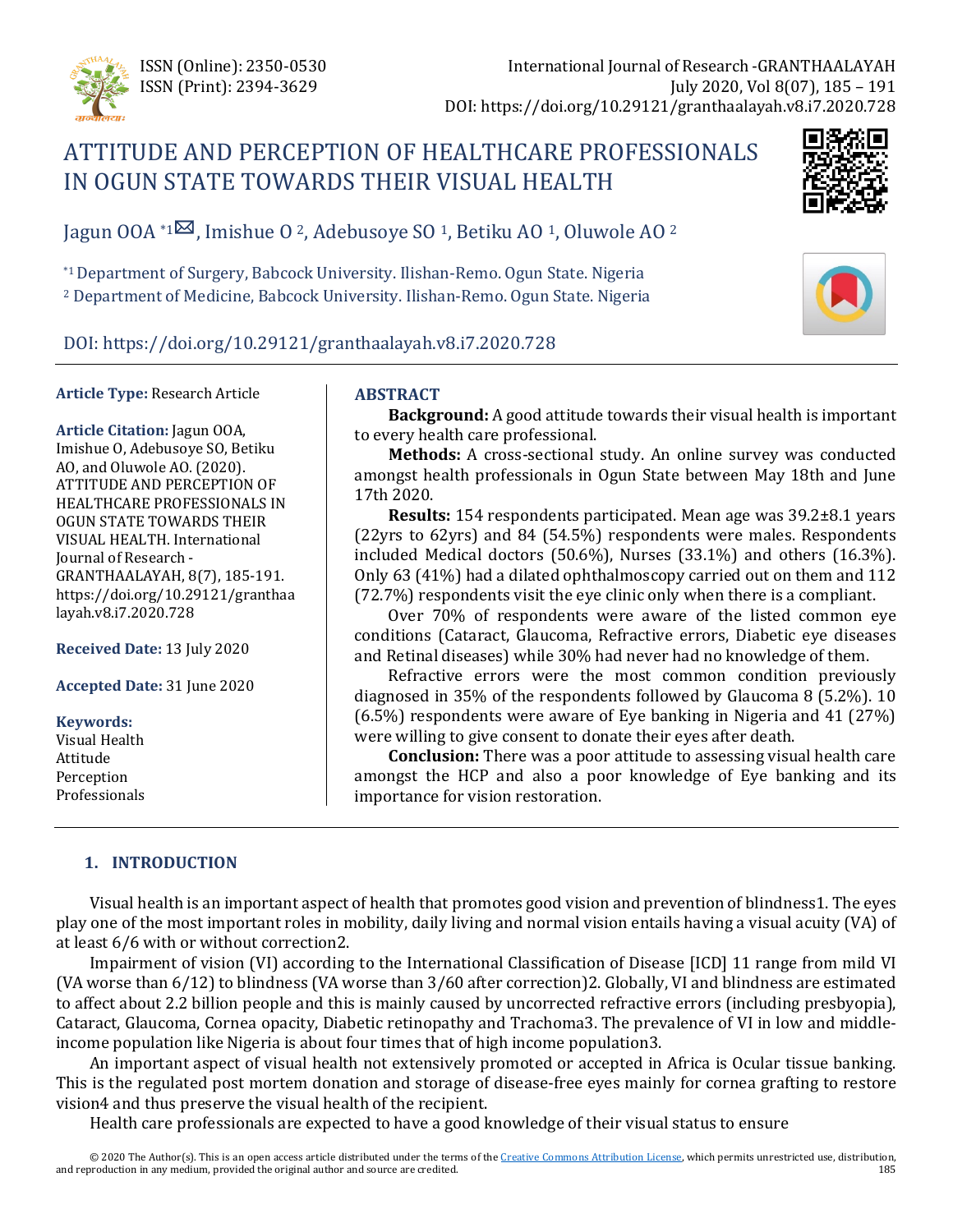Attitude and Perception of Healthcare Professionals in Ogun State Towards Their Visual Health

optimum visual health, maximum productivity in life and be good health role models for their patients5. Some studies have however shown that HCP often neglect their health in favor of professional obligations5. An American study which compared the health behaviors of some HCP and non-HCP found no significant differences in the wrong choices of Dental visits, Colonoscopy, Alcohol drinking habits, smoking, being overweight) etc within the 2 groups studied6. Wiskar however documented that Physicians who carry out a healthy lifestyle and medical habits are more likely to counsel their patients to do the same despite the different health challenges the patients may be going through5.

The main aim of this study is to determine the outlook of health professionals in Ogun State towards their visual health and their predisposition towards ocular tissue banking choices.

# **2. MATERIALS AND METHODS**

A cross-sectional study. A semi-structured online questionnaire was developed based on an online poll commissioned by Research America in 20167. The online survey was conducted amongst health professionals in Ogun State [one of the 36 states in Nigeria] by sending the survey questionnaire via email and WhatsApp using contact details obtained from individual professional groups. Consecutive individuals in each group lists were contacted until a total of 250 participants were selected. The responses from the survey were collected over four weeks between 18th May and 17th June 2020.

All health professionals who responded were taken to have given their consent to participate in the study. The survey link was programmed to accept only one response per participants to avoid duplication of responses.

Results: One hundred and fifty-four responses were received out of 250 selected health professionals, giving a respondent rate of 61.6%. The mean age of the respondents was 39.2±8.1 years (yrs) with an age range of 22yrs to 62yrs. Eighty-four (54.5%) respondents were males, 83.8% (129) were married and 87% (134) were Christians (Table 1).

Respondents were made up of Medical doctors (50.6%), Nurses (33.1%) and Others (16.3%) which included medical laboratory technicians (3.9%), pharmacist (5.9), physiotherapist (4.6%) and Clinical psychologist (1.9%). A majority (61.6%) of the respondents have been practicing their profession for over 10 years but only 30 (19.5%) had medical insurance coverage (Table 1).

Only 49(31.8%) respondents rated their general health as being excellent while 103 (67%) felt their general health good even though 38 (25%) of them had specific health conditions which included Hypertension, diabetes, peptic ulcer, asthma, Arthritis, Sickle cell disease and bipolar disorder.

One hundred and thirty-one (85%) of the respondents had undergone an eye examination in the past but only 63 (41%) had ever had a dilated ophthalmoscopy carried out on them. The frequency of visitations to the eye clinic was random for 112 (72.7%) respondents and only 13 (8.4%) had regular eye checkup of at least every 6 months (Table 2). Forty percent of those that had insurance coverage had regular eye checkups, while only 24.2% of the uninsured HCP had regular eye checkups but this was not found to be statistically significant.

Over 70% of respondents were aware of the listed common eye conditions (Cataract, Glaucoma, Refractive errors, Diabetic eye diseases and Retinal diseases) while 30% had no knowledge of any of these conditions.

Refractive errors were the most common condition previously diagnosed in 35% of the respondents followed by Glaucoma 8 (5.2%) even though 30 (19.5%) had a family history of Glaucoma. There was a statistically significant association (P=0.01) between increase age and having an eye condition in those aged 40 yrs and above.

There was no significant association between the gender of the respondents or the group of HCP and the presence of any eye condition.

Only 10 (6.5%) respondents were aware of Eye banking in Nigeria and 41 (27%) were willing to give consent to donate their eyes after death. Reasons for unwillingness towards eye donation are listed in Fig II. There however was a significant association (p=0.01) between the nature of HCP and their willingness to donate their eyes; with doctors being most willing followed by the 'others' and lastly the nurse being least willing. The religion of the HCP was also found to show a significant association (P=0.01) with their willingness to donate their eyes with Christians been more willing than Muslims.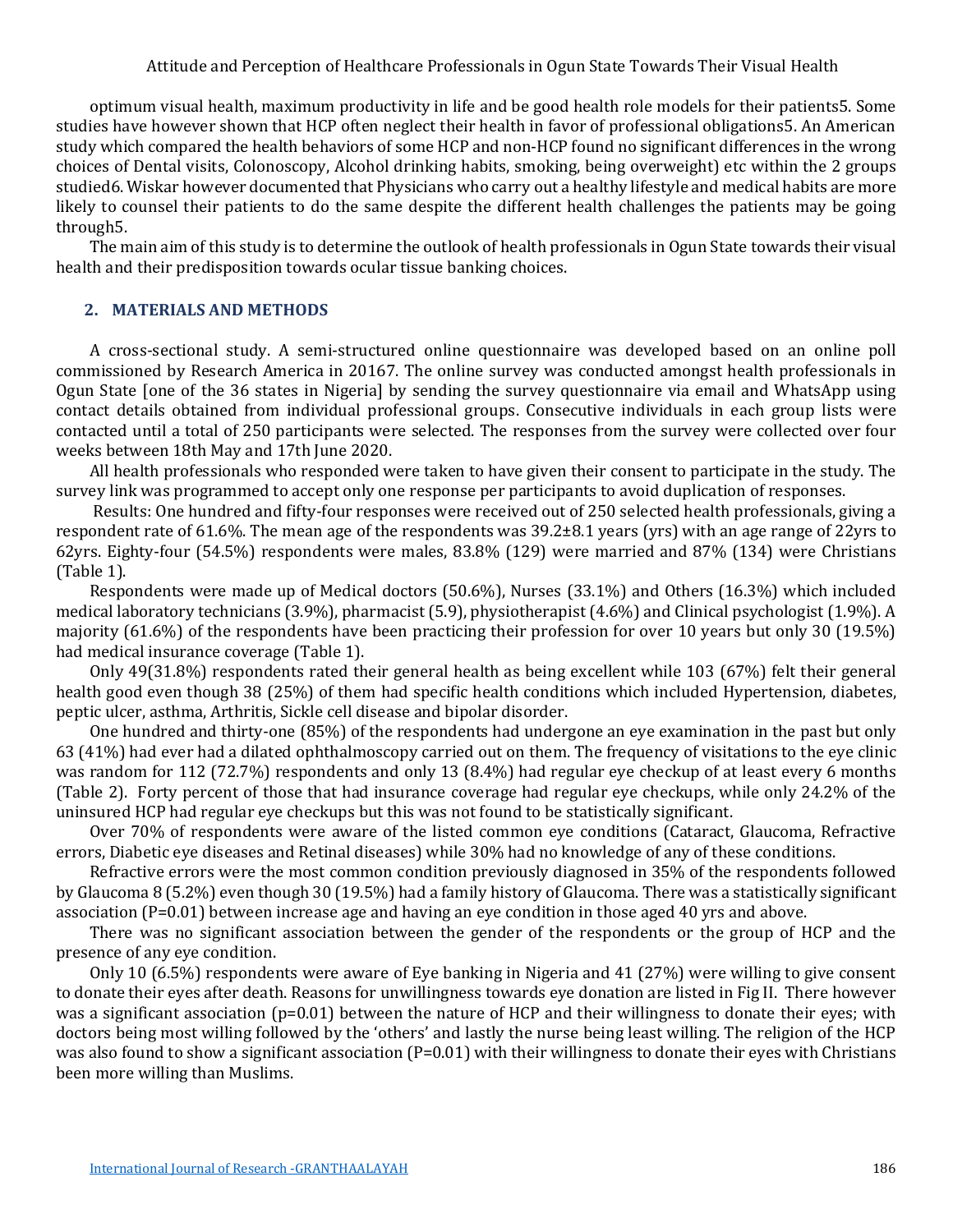| Characteristics                             | Frequency (Percent) |
|---------------------------------------------|---------------------|
| Age (years)                                 |                     |
| $21 - 30$                                   | 25 (16.3%)          |
| 31-40                                       | 70 (45.4%)          |
| 41-50                                       | 46 (29.8%)          |
| $51 - 60$                                   | $9(5.9\%)$          |
| 61-70                                       | $4(2.6\%)$          |
| Sex                                         |                     |
| Male                                        | 84 (54.5%)          |
| Females                                     | 70 (45.5%)          |
| <b>Marital Status</b>                       |                     |
| Married                                     | 129 (83.8%)         |
| Single                                      | 23 (14.9%)          |
| Widowed                                     | $2(1.3\%)$          |
| Religion                                    |                     |
| Christianity                                | 134 (87.0%)         |
| Islam                                       | 20 (13.0%)          |
| <b>Professional Status</b>                  |                     |
| Medical doctor                              | 78 (50.6%)          |
| Nurse                                       | 51 (33.1%)          |
| <b>Others</b>                               | 25 (16.3%)          |
| Duration of professional practice (years)   |                     |
| $\leq 5$                                    | 16 (10.4%)          |
| $6 - 10$                                    | 43 (27.9%)          |
| $11 - 15$                                   | 30 (19.4%)          |
| $16 - 20$                                   | 41 (26.6%)          |
| >20                                         | 24 (15.6%)          |
| Access to medical health insurance coverage |                     |
| Yes                                         | 30 (19.5%)          |
| no                                          | 124 (80.5%)         |

**Table 1:** Demographic distribution of Respondents

# **Table 2:** Response on Visual Health attitudes

| Response                            | Frequency (Percent) |
|-------------------------------------|---------------------|
| History of previous Eye examination |                     |
| <b>Yes</b>                          | 131 (85.1%)         |
| No                                  | 23 (14.9%)          |
| History of dilated ophthalmoscopy   |                     |
| Yes.                                | 63 (40.9%)          |
| N <sub>0</sub>                      | 87 (56.5%)          |
| Not sure                            | $4(2.6\%)$          |
| Frequency of Eye clinic Visits      |                     |
| $\leq$ 3 months                     | $4(2.6\%)$          |
| 3-6 months                          | $9(5.8\%)$          |
| $>$ fmonths                         | 29 (18.8%)          |
| Seldom/Whenever there is a complain | 112 (72.7%)         |
| Awareness of common eye conditions  |                     |
| Cataract                            | 117 (76.0%)         |
| Glaucoma                            | 116 (75.3%)         |
| Refractive errors                   | 129 (84.0%)         |
| Diabetic eye disease                | 114 (74.0%)         |
| Retinal disease                     | 110 (71.0%)         |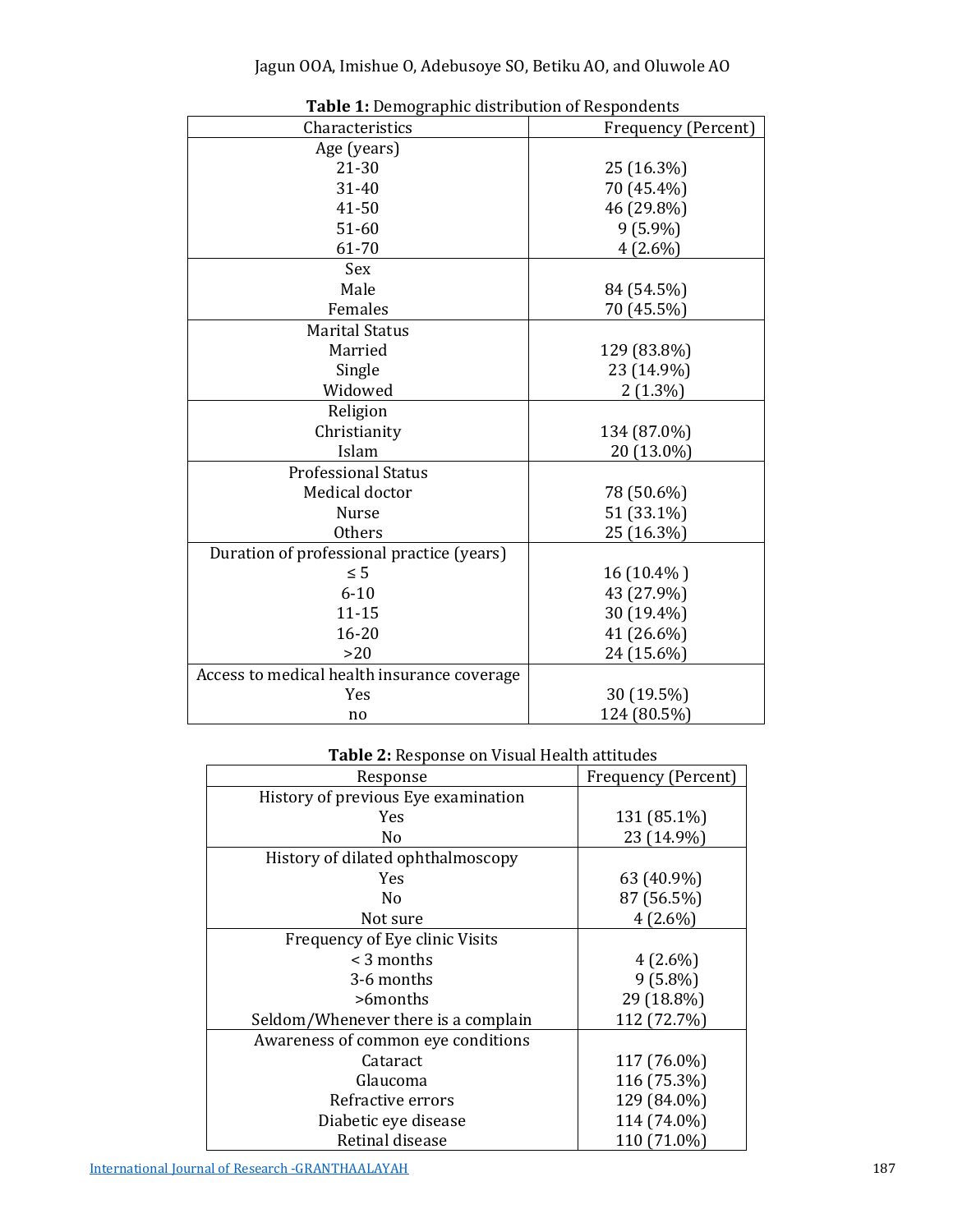Attitude and Perception of Healthcare Professionals in Ogun State Towards Their Visual Health

| Affectation by any of the common eye conditions<br>Cataract<br>Glaucoma<br>Refractive errors<br>Diabetic eye disease<br>Retinal disease | $3(1.9\%)$<br>$8(5.8\%)$<br>54 (35.1%)<br>$1(0.6\%)$<br>$2(1.3\%)$ |
|-----------------------------------------------------------------------------------------------------------------------------------------|--------------------------------------------------------------------|
| Family history of Glaucoma                                                                                                              |                                                                    |
| Yes                                                                                                                                     | 30 (19.5% 0)                                                       |
| No                                                                                                                                      | 116 (75.3%)                                                        |
| Not sure                                                                                                                                | $(5.2\%)$                                                          |



**Figure I:** Bar chart of responses to awareness and consent to eye banking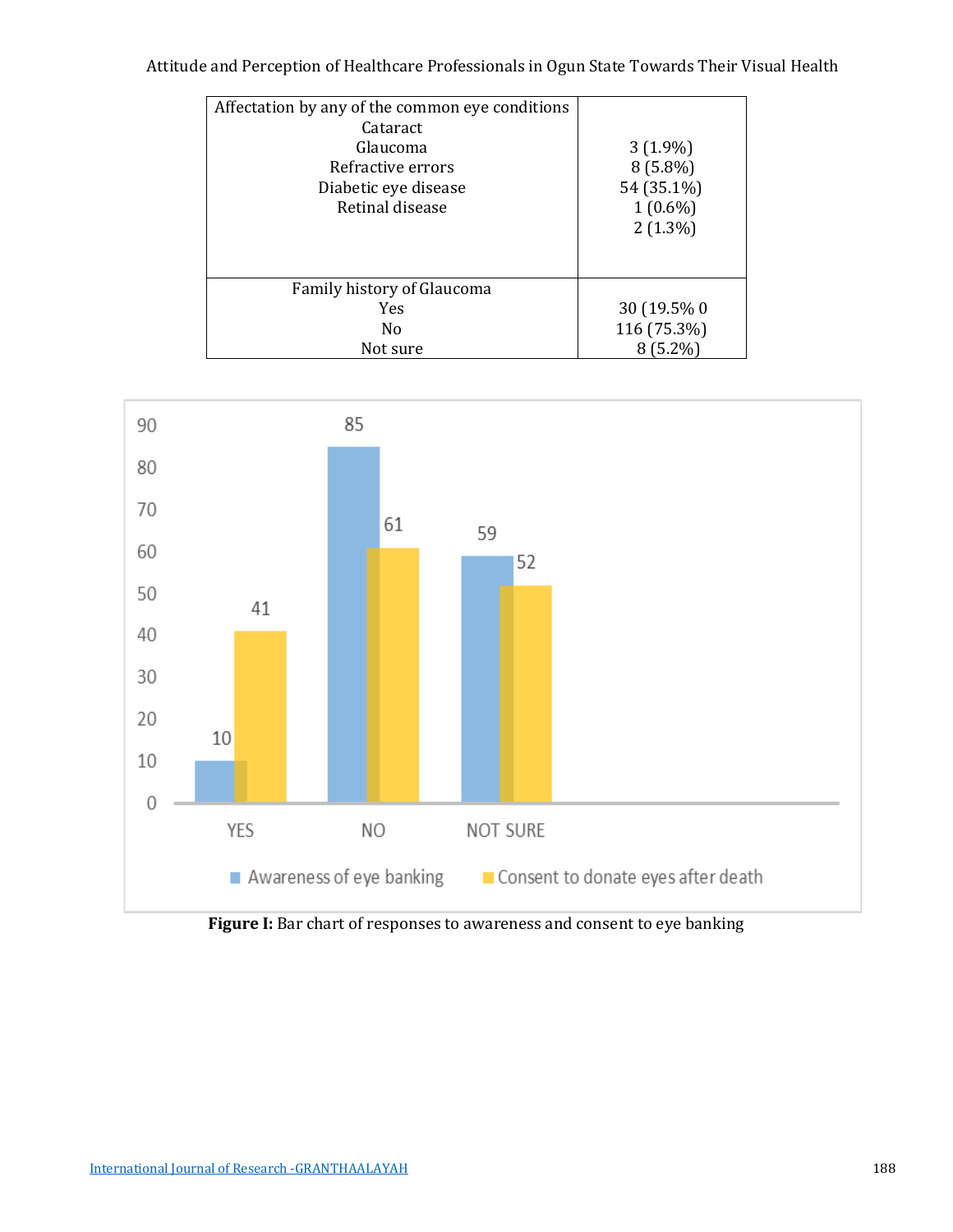

**Figure II:** Chart of reasons for non-consent for eye donation after death

# **3. DISCUSSION**

There was a poor response rate from other HCP who were not doctors or nurses, thus they were analyzed as 'others' and accounted for 16.3% of the respondents.

There was a good male to female distribution amongst the participants and the age distribution showed that most of the participants were between 31-50 years of age.

Practically all participants felt their general health rated between good to excellent as expected of health professional5 but when it came to their visual health only 41% had ever had a dilated ophthalmoscopy despite the fact that 85% had visited an eye clinic before for varied complains. This could imply that about 59% of the HCP had never had a comprehensive eye examination carried out or seen an Ophthalmologist.

The lack of health insurance coverage as found amongst 80.5% of the respondent could be a major barrier to accessing eye care as documented by Garfield et al8. They found that uninsured patients were more likely to skip preventive health checks like mammograms, pap smears, cholesterol and blood sugar test etc and also that 20% of these uninsured patients also skipped recommended hospital treatments as compared to only 3 % of their insured patients8. This also supports our finding where 40% of the insured HCP had regular eye checks of at least 6 months as compared to 24.2% of those not insured.

Provision of health insurance coverage especially for the low-income HCP is of outermost importance in ensuring routine health checks are carried out as at when due.

One hundred and twelve (72.7%) respondents said they rarely went for eye checkups even though the general recommendation is to have routine checks every 2 yrs especially for those with a family history of Glaucoma or those over the age of 40 years so as to prevent avoidable blindness1. This is further corroborated by the significant association of the presence of eye conditions among those aged 40 yrs and above in this study.

It was surprising to find out that about 30% of the HCP had never heard of common eye conditions like Cataract, Glaucoma, Diabetic eye disease, and Retinal diseases. A lack of awareness of these potentially blinding eye diseases has also been reported as another major barrier to accessing preventive or comprehensive eye care in Nigeria9.

Refractive errors were the commonest cause of eye disease amongst the respondents as also documented globally2. The prevalence of Cataract (1.9%) and Glaucoma (5.8%) was low amongst these respondents, this may be because 91.4% were 50 years and below and these conditions are more prevalent after 50 yrs2.

[International Journal of Research -GRANTHAALAYAH](https://www.granthaalayahpublication.org/journals/index.php/Granthaalayah/) 189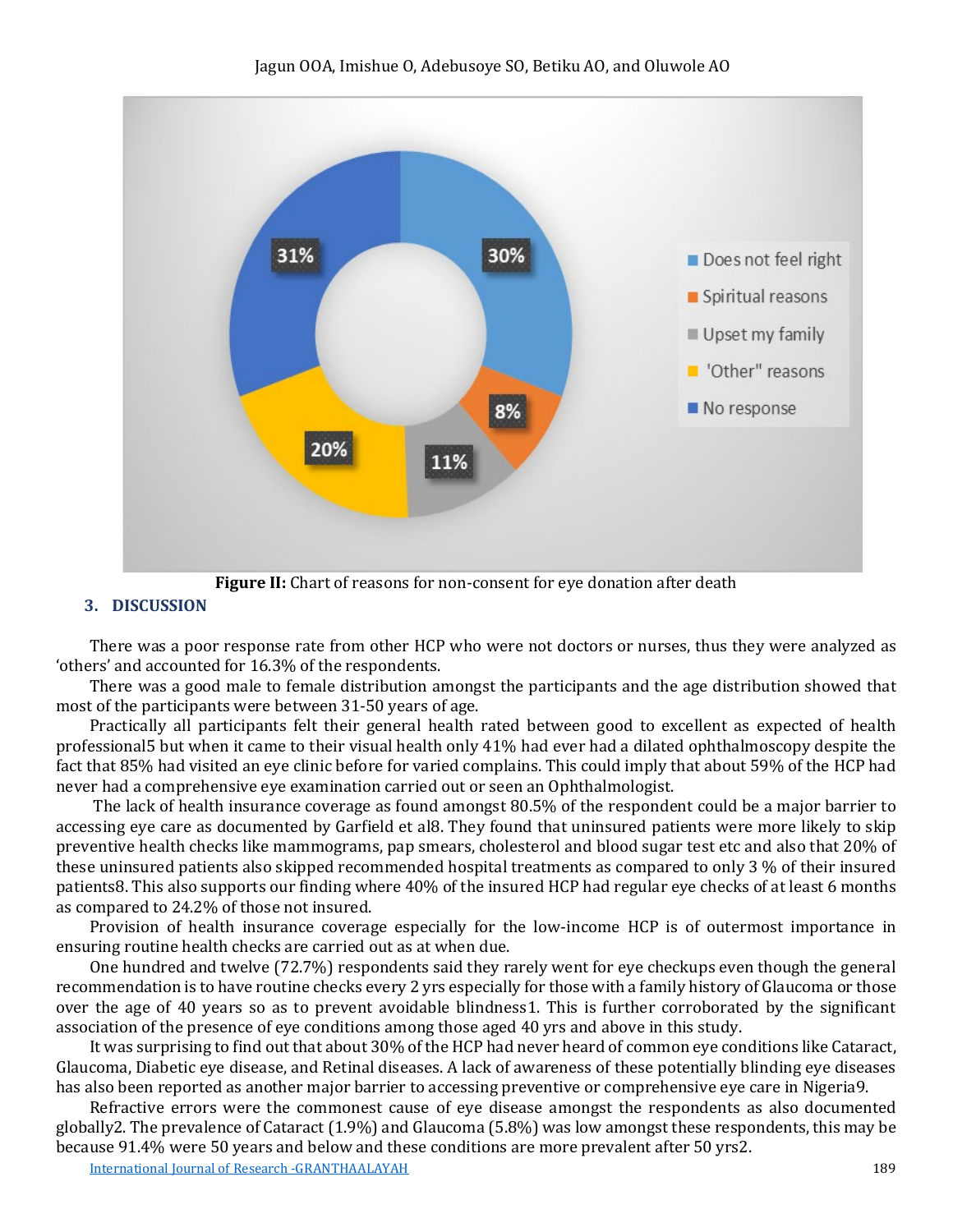Attitude and Perception of Healthcare Professionals in Ogun State Towards Their Visual Health

With regards to Eye banking, only 6.5% were sure Nigeria had an Eye bank and only 41% of the respondents said they would be willing to donate their eyes after death for Vision restoration (Fig I). This unwillingness to give consent for donation is responsible for the global shortage of cornea graft tissue, where only one is available for 70 needed corneas10. There is thus a need for more advocacy in Nigeria via various educational media to change the mindset of Africans towards tissue donation. This is very important because even most (69%) Ophthalmologist in a Nigerian survey declined to give consent for cornea donation due to traditional beliefs, social implications etc4.

Doctors were shown to be most willing to donate amongst the respondents as seen in Mexico11 and also in Ethiopia, where adults with lower educational levels were less willing to give consent for cornea donation12.

Christians were found to be more willing to donate their eyes than Muslims in this study, as also documented in the global survey to review 283530 donated eyes where consent was given mainly by Christians, followed by Muslims and then Buddhist12.

## **4. CONCLUSION**

There was a poor attitude to assessing visual health care and a low awareness of Eye banking and its importance among the HCP. Though the doctors were more willing to give consent for eye donation, there is a strategic need to reinforce positive visual health and post mortem eye donation amongst all HCP, so they can influence their patients more positively.

**Recommendations:** Positive visual health attitude should be promoted during the training programs of HCP. There is also an urgent need for sensitization of HCP on the importance of voluntary post mortem eye donation.

**Limitation:** The poor response of the other HCP to this survey may have been due to lack of internet to access the online survey.

#### **SOURCES OF FUNDING**

This research received no specific grant from any funding agency in the public, commercial, or not-for-profit sectors.

#### **CONFLICT OF INTEREST**

The author have declared that no competing interests exist.

### **ACKNOWLEDGMENT**

None.

#### **REFERENCES**

- [1] Universal Eye Health: A global action plan 2014-2019. https://www.who.int/blindness/AP2014\_19\_English.pdf?ua=. Accessed 15/06/2020.
- [2] Blindness and vision impairment. www.who.int/news-com/fact-sheets/details/blindness-andvisual.impairment. Accessed 16/06/2020.
- [3] Bourn RRA, Flaxman SR, Braithwaite T, Cicinelli MU, Das A, Jonas JB et al. Magnitude, temporal trends and projections of the global prevalence of blindness and distance and near visual impairment: A systematic review and meta –analysis. Lancet Glob Health 2017;5 (9): 888-97.
- [4] Joseph M, Erameh W, Afehide OE, Edema OT. Knowledge and attitude of Nigerian Ophthalmologist towards cornea donation and cornea graft. Journal of medicare and biomedical research 2007;6 (1): 26-34.
- [5] Wiskar K. Physicians health: A review of lifestyle behaviors and preventive health care among physicians. BCMJ 2012; 54 (8): 419-423.
- [International Journal of Research -GRANTHAALAYAH](https://www.granthaalayahpublication.org/journals/index.php/Granthaalayah/) 190 [6] Helfand BK,Mukamal KJ. Health care and lifestyle practices of Health Care Workers: Do Health care workers practice what they preach?. JAMA Intern Med 2013; 173 (3): 242-244.